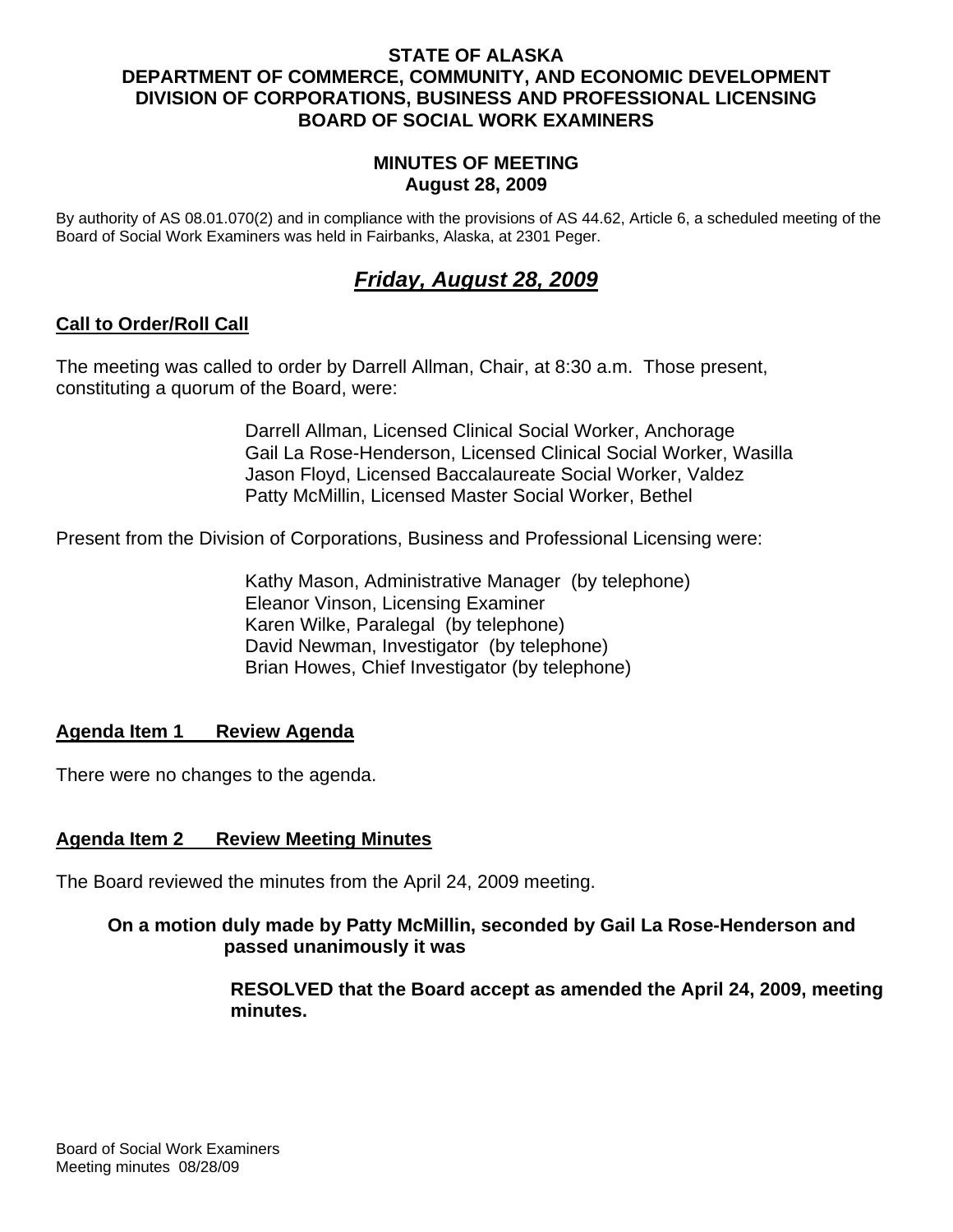## **Agenda Item 3 Correspondence**

#### A. Rosanne Lynch

 Ms. Lynch requested information regarding how much of a conference a participant must attend of a conference in order to get the CE credit.

 The Board has determined that it is up the organization as to what they wish to award, but the Board has no restrictions regarding what percent of a conference they would require a person to attend before they could receive credit. The Board's standards for accepting hours are based on the following:

#### **12 AAC 18.210. CONTINUING EDUCATION REQUIREMENT.** ………

(c) For the purposes of this section,

(1) one "contact hour" equals a minimum of 50 minutes of classroom instruction between instructor and participant;

#### B. Drew Babidoux

The Board of Social Work Examiners received correspondence from a social working who is doing outreach from Massachusetts to patients all over the United States to support them (the patients) in keeping up with taking medications, getting appointments, and their diets. This person was checking with the Alaska Board (of Social Work Examiners) to see if there are any laws that would bar them from doing this if they do not identify themselves as social workers or if they must be licensed in this state (as a social worker).

After discussion, the Board decided to request that the Attorney General's Office review this issue and give them guidance. They will also seek clarification from ASWB.

This is also being forwarded to the Medical Board in case there are concerns from them.

#### C. Christy McMurren

Ms. McMurren asked if a supervision group using Skype is face to face and if it would count. The Board determined that it is not face to face supervision. There can be exceptions under the following 12 AAC 18.115 (d).

#### D. Nault/OCS

Mr. Nault has questions regarding whether or not it is ethical for social workers to work as bar tenders. The Board had determined that it was a hypothetical question, not a licensing question and was not appropriate for consideration by the Board. The Board would refer such inquiries to the NASW ethics for guidance.

### **Agenda Item 4 Applications/Audit Review**

The Board reviewed applications and discussed ways to bring people into compliance with licensing.

One application file was tabled pending Investigator's report.

#### **On a motion by Gail La Rose-Henderson, seconded by Patty McMillin, and approved unanimously it was**

 **RESOLVED to go into executive session in accordance with AS 44.62.310(c)(2) and (3) for the purpose of discussing an application file.**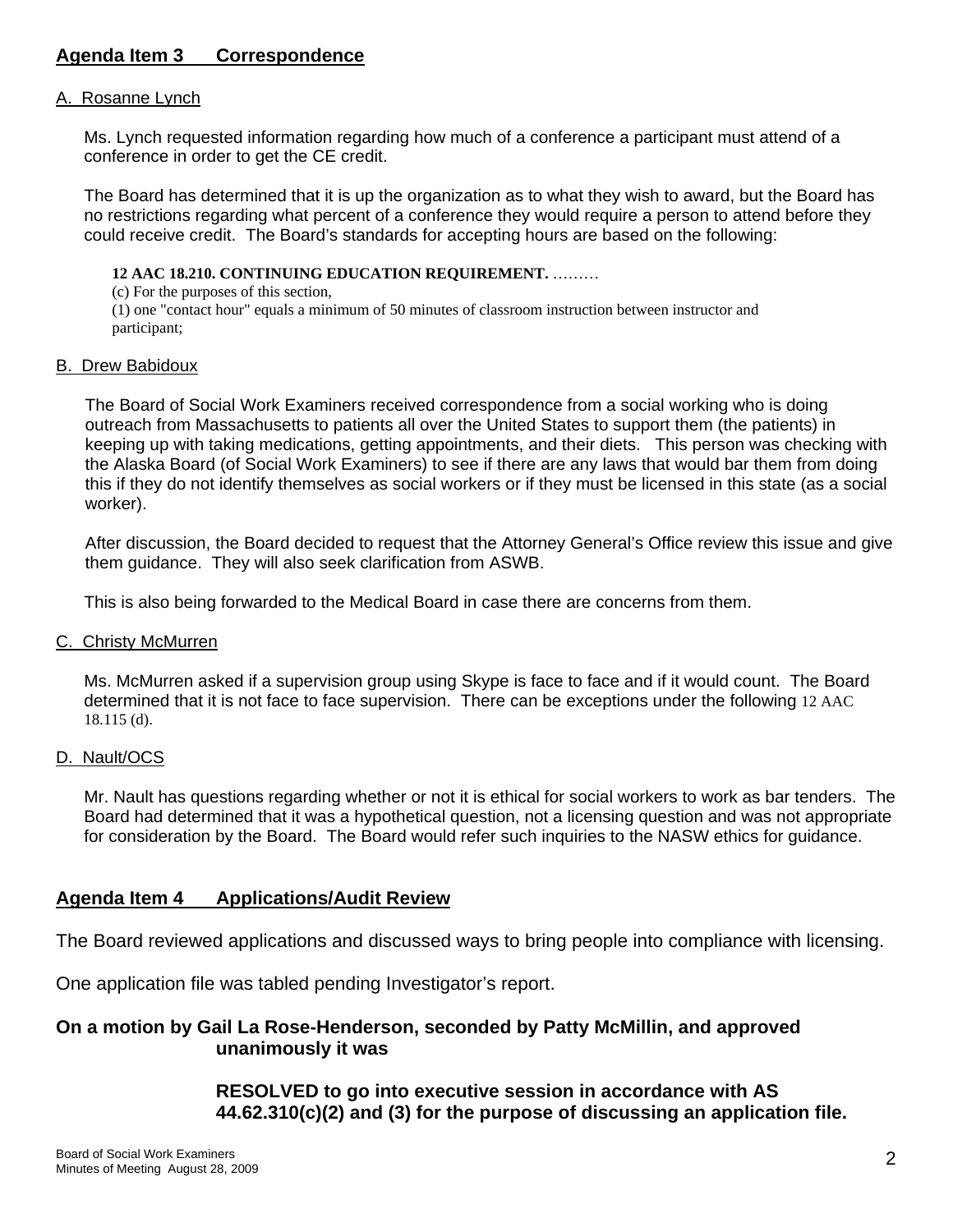Into Executive Session 10:15 am; Out of executive session 10:20 am

### **On a motion by Jason Floyd, seconded by Gail La Rose-Henderson, and approved unanimously it was**

 **RESOLVED to go into executive session in accordance with AS 44.62.310(c)(2) and (3) for the purpose of discussing an application file.** 

Into Executive Session 10:25 am Out of executive session 10:35 am

### **On a motion by Jason Floyd, seconded by Gale La Rose-Henderson, with Patty McMillin abstaining, and approved unanimously it was**

 **RESOLVED to approve the following Social Work applications:** 

BOOGERD, BETHANY (pending) SMITH, LAURIE

### **On a motion by Jason Floyd, seconded by Gale La Rose-Henderson and approved unanimously it was**

### **RESOLVED to approve the following Social Work Continuing Education Providers Approval applications:**

### ALASKA COURT SYSTEM

• Family Group Conference in Alaska: Putting it into Practice

## CO-OCCURRING DISORDERS INSTITUTE

- Cognitive Behavioral Therapy
- Eating disorders Revealed
- Intersection Between Cognitive Behavior Therapy & Motivational Interviewing

## CASEY FAMILY PROGRAMS

• Knowing Who You Are

## LYNN CANAL COUNSELING SERVICES

- Adult Attachment Interview Training Institute
- Mentalization Based Family Therapy

## MID AMERICA DIABETES ASSOC/KAPA/U of KANSAS

• Diabetes Education Update: An Intensive Workshop & Clinical Practicum for the Health Professional

## STATE OF ALASKA/DEPT OF JUVENILE JUSTICE

• Aggression Replacement Training

## UAF/ALASKA RURAL BEHAVIORAL HEALTH TRAINING ACADEMY

• Honoring & Understanding Alaska Native Cultures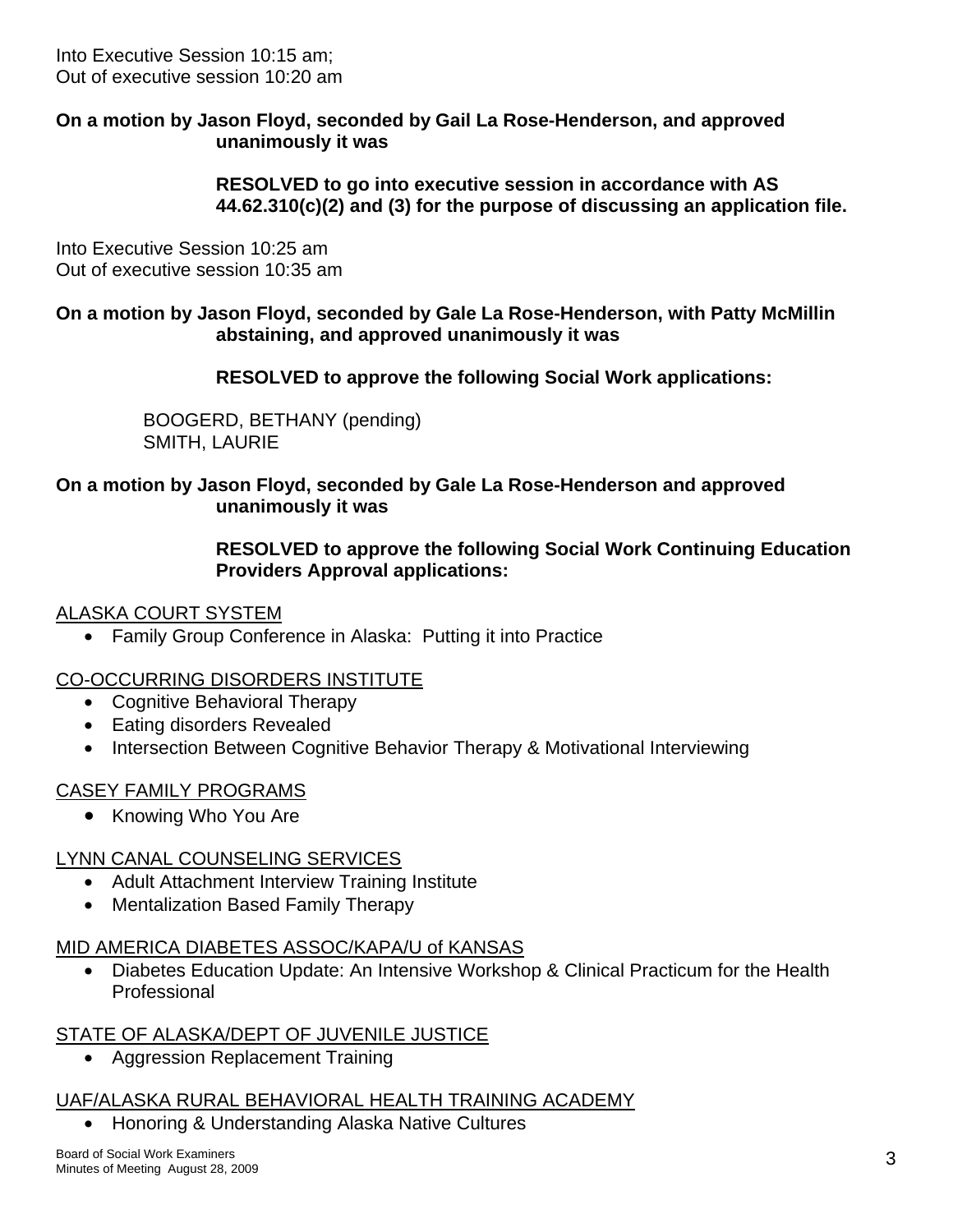### **On a motion by Gale La Rose-Henderson, seconded by Patty McMillin, and approved unanimously it was**

#### **RESOLVED to approve the following Social Work applications:**

#### CLINICAL SOCIAL WORKER BY EXAMINATION

CARTER NFZIGER, LORA CHAMBERLAIN, LAURA DAVIS, MICHELE EVANS, MARY FILANOWICZ, ALEXA GREER, CINDY IVERSON, CAROLYN KILKENNY, KIMBERLY MICHAELSON, COLETTE RASZEWSKA, JUSTYNA WILLIAMS, MARY JOE

### CLINICAL SOCIAL WORKER BY CREDENTIALS

DUMAS, KELLI GIRON, SUSAN SCHOENBERGER, LUCILLE

### MASTER SOCIAL WORKER BY EXAMINATION

GAUGHAN, MEGHAN HOSFORD, MICHELLE LACEY DUNN, JEANNETTE LEBARON, VERLA MACK, M. YVONNE MCCORD, AMY SMITH, TYNE

## BACCALAUREATE SOCIAL WORKER BY EXAMINATION

CARR, NICOLE

### REINSTATEMENT

JEWETT, MERCEDES

### EXTENSION OF EXAMINATION TIME

HOWING-DEROY, LINDA LEBORGNE, STEPHANIE TIBBETTS, CARLY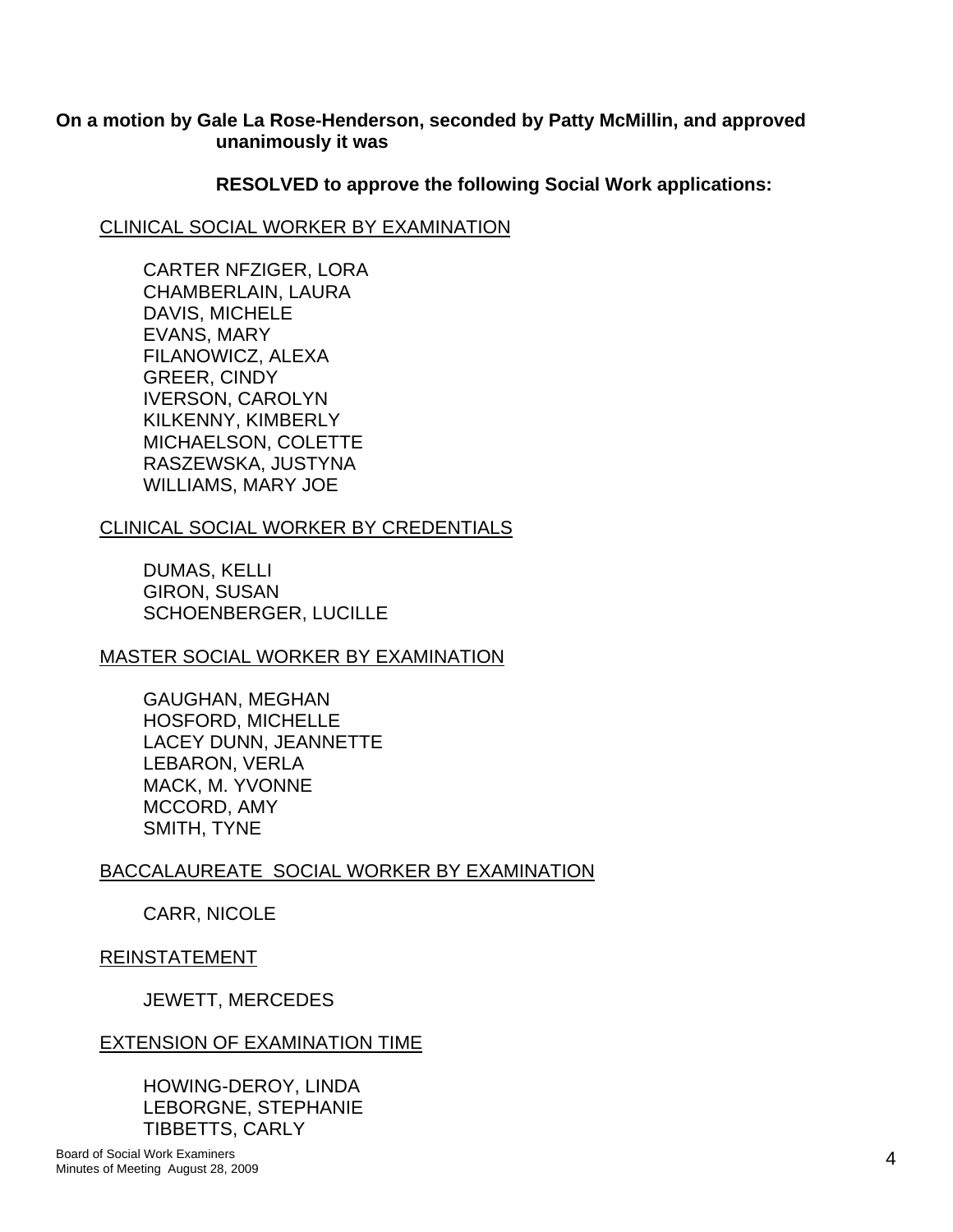### TRUSLEY, JIM LERMAN, PENNY

### PENDING

GRUM, DIANNA HOWARD, TAMMY PAYTON, JENNIFER PHILLIPS, CAROLN

#### CEU AUDIT

BIRKEY, JANE

### **Agenda Item 5 Old Business**

#### A. Annual Report

This was an "FYI". The yearly reports are reports of the Department regarding the status of a licensing board.

#### B. When NASW will meet in Juneau

Chair Allman was assigned the task of finding out when the NASW will be meeting in Juneau. They will not be meeting when the Board can meet.

#### B. PSA possibilities

Jason Floyd was to obtain information on public safety/education PSA possibilities regarding social work licensing and public rights or organizational/employer responsibilities.

### **Agenda Item 6 New Business**

The was no new business.

### **Agenda Item 7 Public Comment**

There was no public comment.

#### **Agenda Item 8 Paralegal Report**

Paralegal Karen Wilke gave the report to the Board. At this time, there are four open audit cases.

Ms. Wilke also discussed previously adopted (in 2007) guidelines for discipline regarding CEU deficiencies and the Board's history of its use. There was discussion about "good faith" where the licensee was concerned.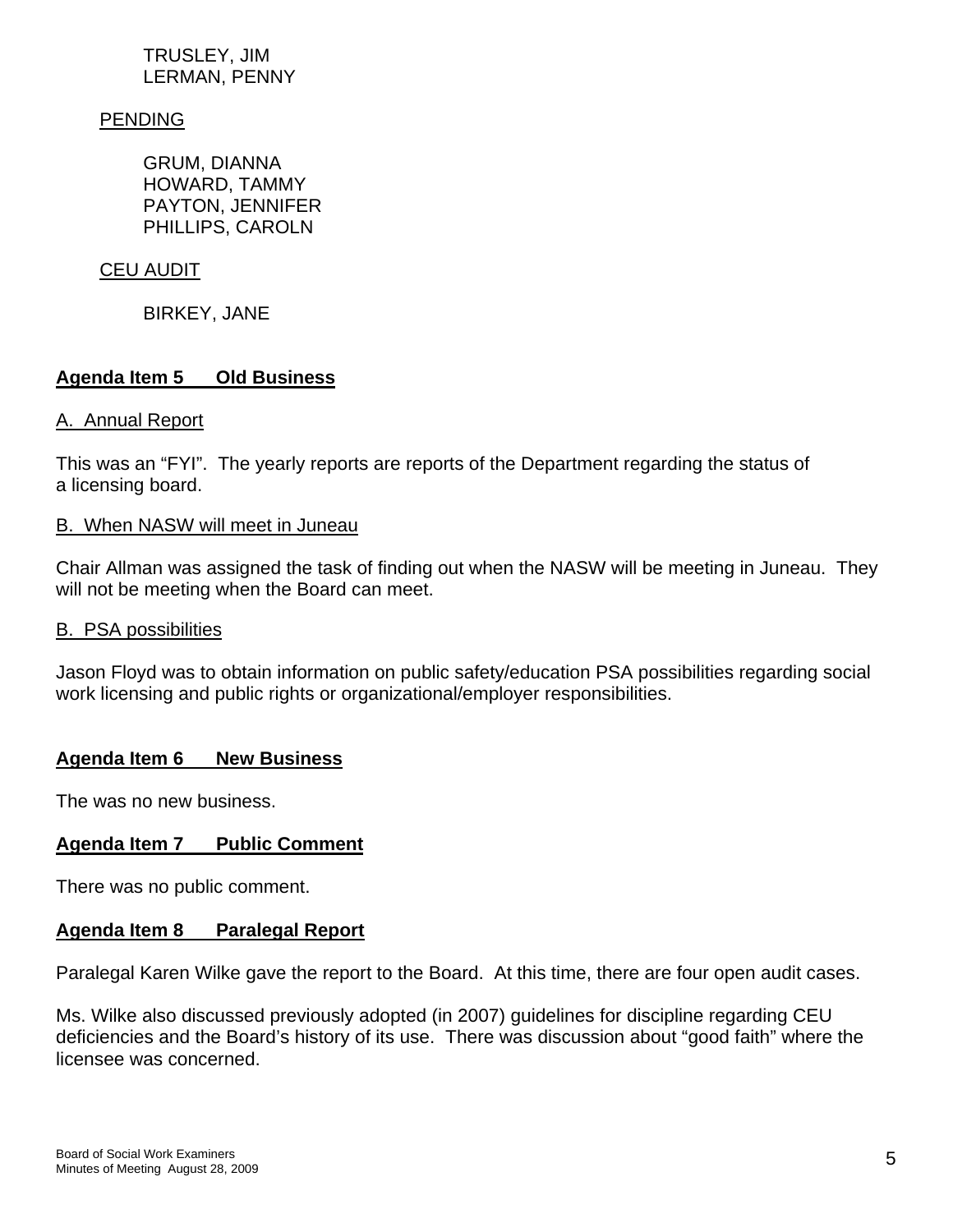#### A. Montean Jackson

CEU audit courses were reviewed.

#### **On a motion by Gail La Rose-Henderson, seconded by Patty McMillin, and approved unanimously it was**

 **RESOLVED to accept the Montean Jackson's CEUs as presented by the Paralegal**

#### B. Non-Disciplinary Consent Agreement case number 0800-09-001

In this case, the continuing education audit had previously been denied and the paralegal presented a consent agreement to the Board.

#### **On a motion by Jason Floyd, seconded by Gail La Rose-Henderson, and approved unanimously it was**

 **RESOLVED to go into executive session in accordance with AS 44.62.310(c)(2) and (3) for the purpose of discussing case number 0800-09- 001** 

Into executive session 2:00 pm Out of executive session 2:06 pm

### **On a motion by Patty McMillin, seconded by Jason Floyd, and approved unanimously it was**

### **RESOLVED to accept the Non-disciplinary Consent Agreement in case number 0800-09-001.**

### **Agenda Item 9 Investigator's Report**

Investigator Newman gave the Board the report regarding cases opened and closed. Six cases have been closed since the last meeting and there are two open complaints/Investigations.

The Board had previously had an application that they had tabled making a decision on, pending the Investigator's report. No report had been received by the office, only a memo saying a case had been opened.

### **On a motion by Jason Floyd, seconded by Gail La Rose-Henderson, and approved unanimously it was**

 **RESOLVED to go into executive session in accordance with AS 44.62.310(c)(2) and (3) for the purpose of discussing an application/open case/memorandum.** 

Into Executive Session 3:20 pm Out of Executive Session 3:30 pm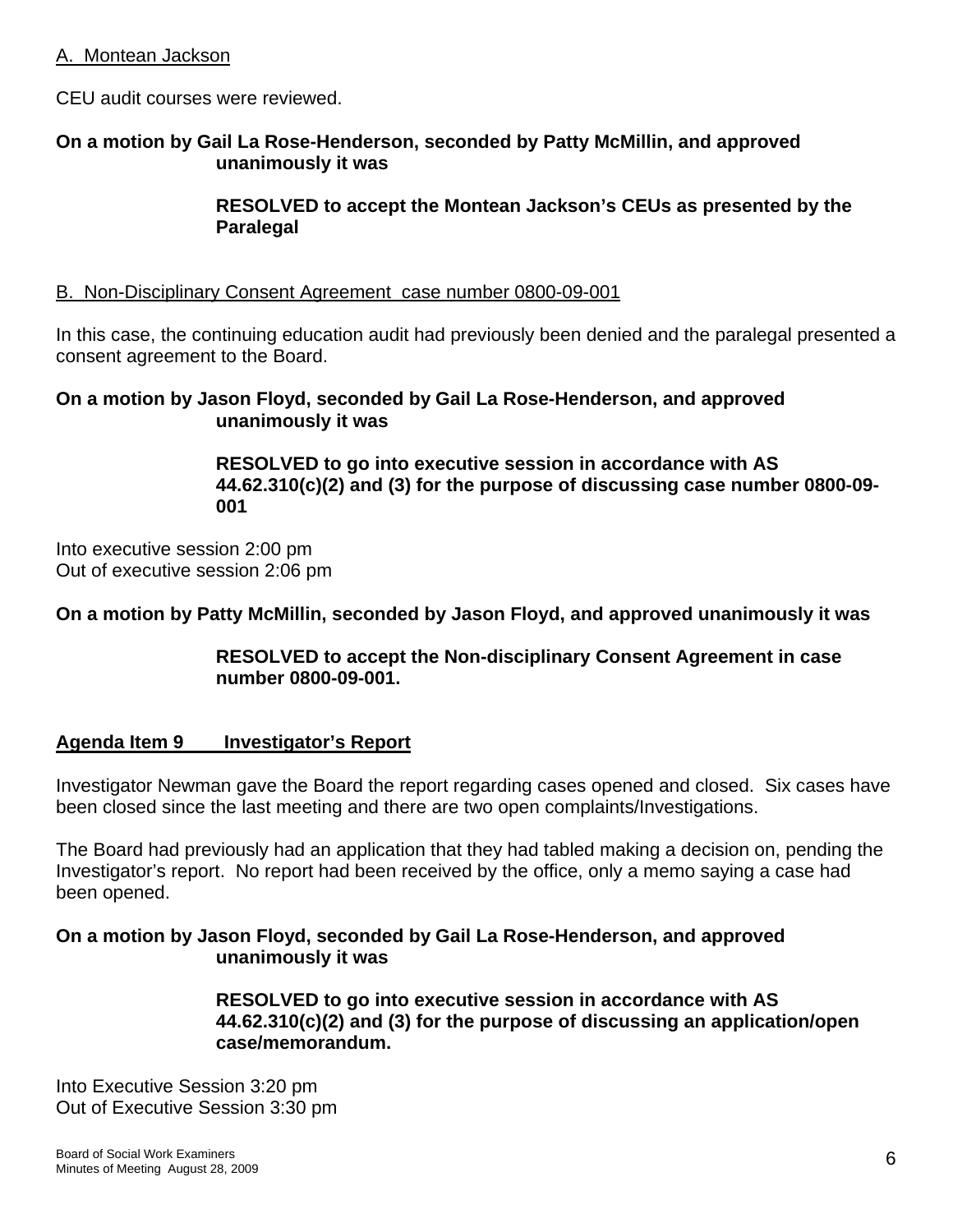## **On a motion by Gail La Rose-Henderson, seconded by Patty McMillin, and approved unanimously it was**

### **RESOLVED to deny Kathleen Wales application for Clinical Social Worker**

#### **Agenda Item 10 Budget Report**

Administrative Officer Cathy Mason gave the budget report. She informed the Board that, as of this time, this board is in good financial shape.

### **Agenda Item 11. Regulations**

#### A. 12 AAC 18.990 Definitions (8)

The Attorney General's office asked how long one could work under the "student" provision. It seems to be being used as a loophole. It was asked how long a person is allowed to be a "student" under 12 AAC 18.990(8)(A) and if the Board was going to change the regulation to give it a limit.

**Sec. 08.95.100. License required.** (a) A person who practices clinical social work without obtaining a license under this chapter to practice clinical social work is guilty of a class B misdemeanor unless the person is ...... (2) practicing clinical social work as a student in a social work program approved by the board.

**12 AAC 18.990. DEFINITIONS.** In this chapter and in AS 08.95…..

(8) "student in a social work program approved by the board" includes

(A) a person with a master or doctorate degree in social work who is practicing clinical social work under

the supervision of a person who meets the requirements of AS 08.95.110(a)(2); or

(B) a student enrolled in a social work degree program at a college or university approved by the board.

After much discussion, the Board requested that the Attorney General's Office give their interpretation of 12 AAC 18.990(8)(A) and (B). Some members of the Board felt that the person under (A) who had a masters or doctorate degree still had to be enrolled in a social work degree program to be a "student". The Board would like this question clarified.

### **Agenda Item 12 Board Business**

A. Task List

B. Sign Wall Certificates

The wall certificates were signed.

C. Schedule future meetings

The next meeting are:

| December 7, 2009  | Anchorage |
|-------------------|-----------|
| April 9, 2010     | Juneau    |
| August 20, 2010   | Fairbanks |
| November 29, 2010 | Anchorage |

The meeting will begin at 8:30 a.m.